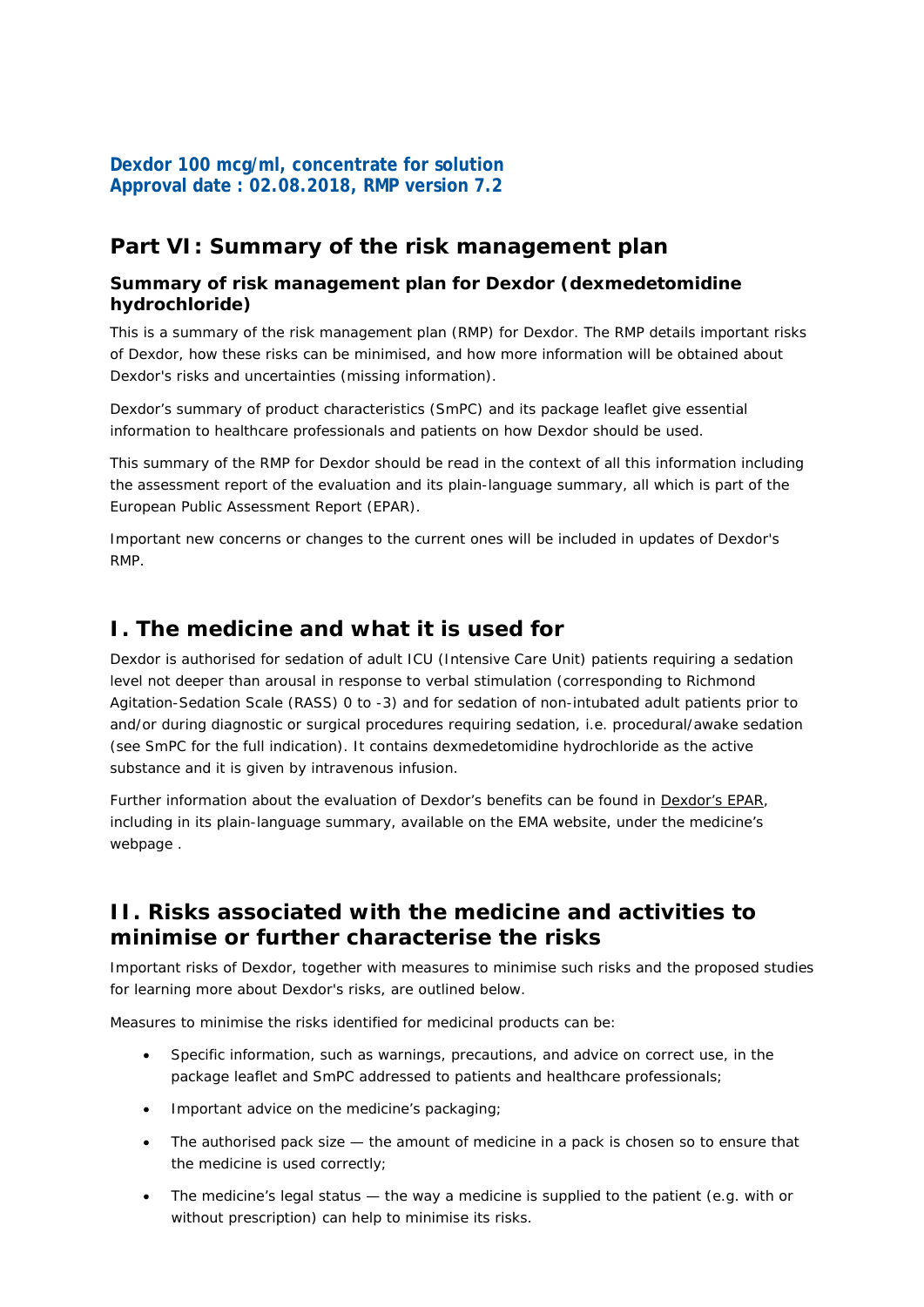Together, these measures constitute *routine risk minimisation* measures.

In addition to these measures, information about adverse reactions is collected continuously and regularly analysed, including PSUR assessment so that immediate action can be taken as necessary. These measures constitute *routine pharmacovigilance activities*.

If important information that may affect the safe use of Dexdor is not yet available, it is listed under 'missing information' below.

## **II.A List of important risks and missing information**

Important risks of Dexdor are risks that need special risk management activities to further investigate or minimise the risk, so that the medicinal product can be safely administered. Important risks can be regarded as identified or potential. Identified risks are concerns for which there is sufficient proof of a link with the use of Dexdor. Potential risks are concerns for which an association with the use of this medicine is possible based on available data, but this association has not been established yet and needs further evaluation. Missing information refers to information on the safety of the medicinal product that is currently missing and needs to be collected (e.g. on the long-term use of the medicine);

| List of important risks and missing information |                                    |
|-------------------------------------------------|------------------------------------|
| Important identified risks                      | Bradycardia                        |
|                                                 | Hypotension                        |
|                                                 | Hypertension                       |
|                                                 | Hyperglycaemia                     |
|                                                 | Withdrawal syndrome                |
| Important potential risks                       | Atrioventricular block             |
|                                                 | Ischaemic heart disease            |
|                                                 | Cortisol suppression               |
|                                                 | Convulsions                        |
|                                                 | Hypothermia                        |
|                                                 | Respiratory depression             |
|                                                 | Cardiac arrest                     |
|                                                 | Torsade de pointes/QT prolongation |
|                                                 | Overdose                           |
|                                                 | Off-label use                      |
| Missing information                             | Pregnancy                          |

# **II.B Summary of important risks**

| Important identified risk: Bradycardia |                                                                |
|----------------------------------------|----------------------------------------------------------------|
| Evidence for linking the risk to the   | The risk is based on data from randomised clinical trials      |
| medicine                               |                                                                |
| Risk factors and risk groups           | Patients with severe bradycardia or advanced heart block       |
|                                        | (Grade 2/3 AV Block unless paced) and patients with high       |
|                                        | physical fitness and slow resting heart rate may be at greater |
|                                        | risk.)                                                         |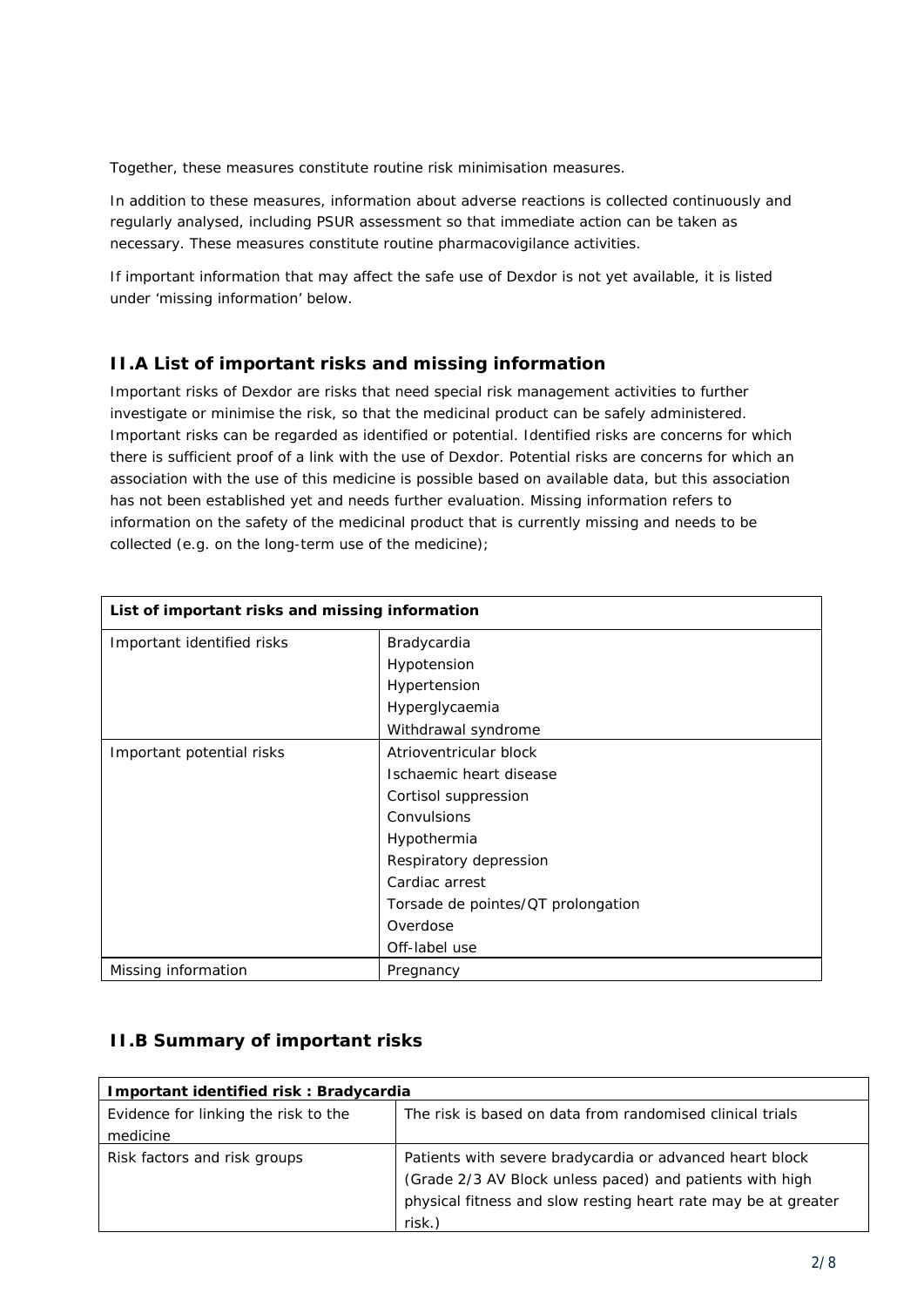| Risk minimisation measures | Routine risk minimisation measures:<br>SmPC sections 4.2, 4.4, 4.5, 4.8.<br>PL sections 2, 3, 4                                                                                                                                                                                                        |
|----------------------------|--------------------------------------------------------------------------------------------------------------------------------------------------------------------------------------------------------------------------------------------------------------------------------------------------------|
|                            | As described in section 4.2 early signs of bradycardia should be<br>monitored (indication 2.)<br>Advice that all patients should have continuous cardiac<br>monitoring during Dexdor infusion and advice on the length of<br>monitoring when used in an outpatient setting included in<br>section 4.4. |

| Important identified risk: Hypotension |                                                                  |
|----------------------------------------|------------------------------------------------------------------|
| Evidence for linking the risk to the   | The risk is based on data from randomised clinical trials        |
| medicine                               |                                                                  |
| Risk factors and risk groups           | Hypotension might be expected to be more common in patients      |
|                                        | with hypovolaemia or chronic hypotension.                        |
| Risk minimisation measures             | Routine risk minimisation measures:                              |
|                                        | SmPC sections 4.2, 4.3, 4.4, 4.5, 4.8.                           |
|                                        | PL sections 2, 3, 4                                              |
|                                        |                                                                  |
|                                        | As described in section 4.2 early signs of hypotension should be |
|                                        | monitored (indication 2.). The use of a loading dose during      |
|                                        | procedural sedation may increase the risk for hypotension in the |
|                                        | elderly.                                                         |
|                                        |                                                                  |
|                                        | Contraindication of uncontrolled hypotension in section 4.3      |
|                                        |                                                                  |
|                                        | Advice on the length of monitoring when used in an outpatient    |
|                                        | setting included in section 4.4.                                 |

| Important identified risk: Hypertension |                                                                |
|-----------------------------------------|----------------------------------------------------------------|
| Evidence for linking the risk to the    | The risk is based on data from randomised clinical trials      |
| medicine                                |                                                                |
| Risk factors and risk groups            | Hypertension might be expected to be more common in patients   |
|                                         | with chronic hypertension or peripheral autonomic dysfunction. |
| Risk minimisation measures              | Routine risk minimisation measures:                            |
|                                         | SmPC sections 4.2, 4.4, 4.8                                    |
|                                         | PL sections 3, 4                                               |
|                                         |                                                                |
|                                         | As described in section 4.2 early signs of hypertension should |
|                                         | be monitored (indication 2.)                                   |

| Important identified risk: Hyperglycaemia |                                                           |
|-------------------------------------------|-----------------------------------------------------------|
| Evidence for linking the risk to the      | The risk is based on data from randomised clinical trials |
| medicine                                  |                                                           |
| Risk factors and risk groups              | Patients with diabetes mellitus                           |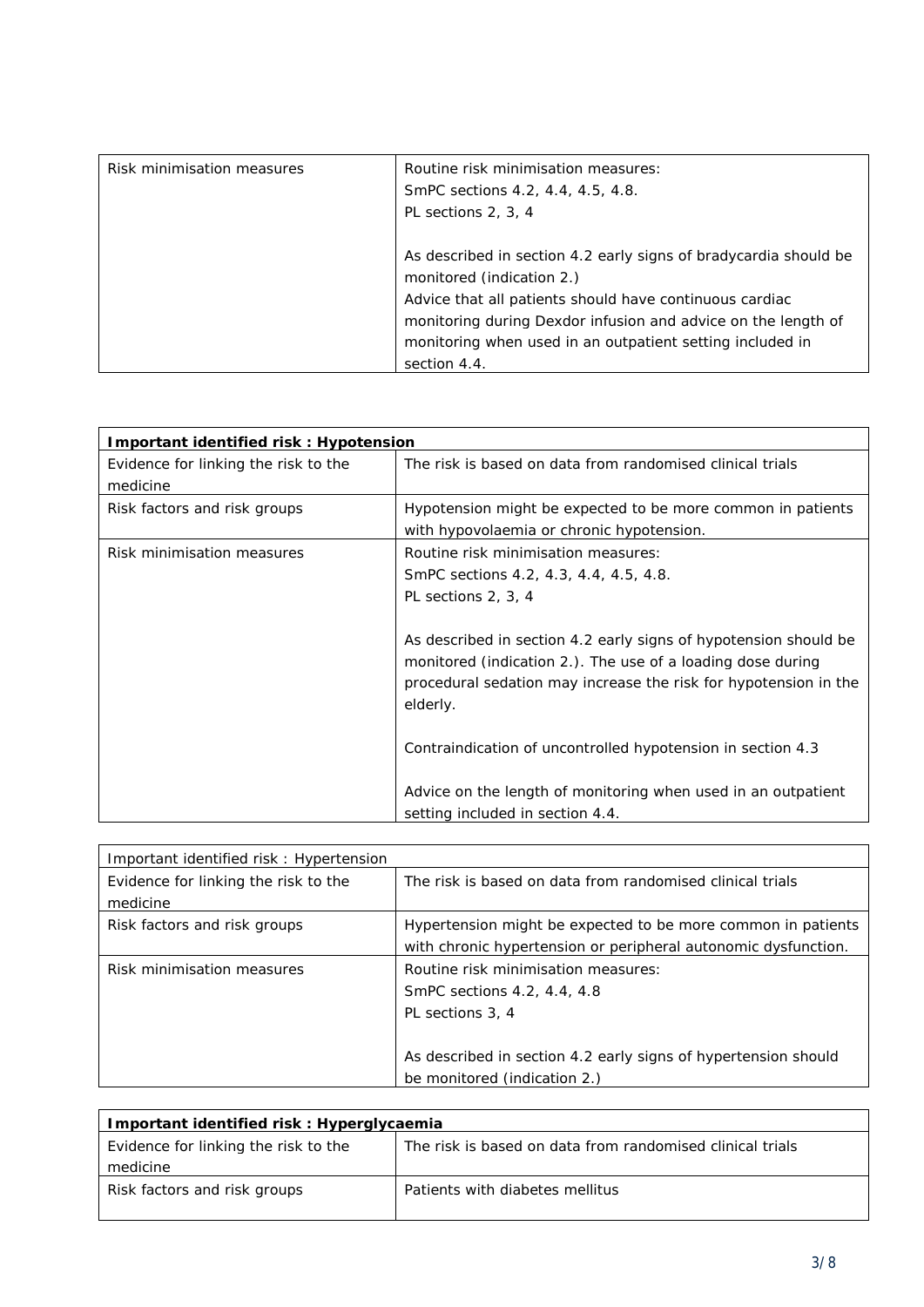| Risk minimisation measures | Routine risk minimisation measures: |
|----------------------------|-------------------------------------|
|                            | <b>SmPC</b> section 4.8             |
|                            | PL section 4                        |
|                            |                                     |

| Important identified risk: Withdrawal syndrome   |                                                                                                                                                                             |
|--------------------------------------------------|-----------------------------------------------------------------------------------------------------------------------------------------------------------------------------|
| Evidence for linking the risk to the<br>medicine | The risk is based on data from randomised clinical trials                                                                                                                   |
| Risk factors and risk groups                     | Patients treated with alpha-2 agonists for a long period of time<br>have rarely been shown to develop withdrawal syndrome after<br>the treatment has been stopped abruptly. |
| Risk minimisation measures                       | Routine risk minimisation measures:<br>SmPC sections 4.4, 4.8<br>PL section 4                                                                                               |

| Important potential risk: Atrioventricular block |                                                                                                                       |
|--------------------------------------------------|-----------------------------------------------------------------------------------------------------------------------|
| Evidence for linking the risk to the<br>medicine | This risk is based on theoretical mechanism of action and<br>postmarketing data.                                      |
| Risk factors and risk groups                     | Cardiovascularly compromised patients.                                                                                |
| Risk minimisation measures                       | Routine risk minimisation measures:<br>SmPC sections 4.3, 4.8<br>PL sections 2, 4                                     |
|                                                  | Contraindication of advanced heart block in section 4.3                                                               |
|                                                  | Advice that all patients should have continuous cardiac<br>monitoring during Dexdor infusion included in section 4.4. |

| Important potential risk: Ischaemic heart disease |                                                                                                                                                                                                            |
|---------------------------------------------------|------------------------------------------------------------------------------------------------------------------------------------------------------------------------------------------------------------|
| Evidence for linking the risk to the<br>medicine  | The risk is based on data from randomised clinical trials.                                                                                                                                                 |
| Risk factors and risk groups                      | Patients with already existing ischaemic heart disease or risk<br>factors for developing myocardial ischaemia.                                                                                             |
| Risk minimisation measures                        | Routine risk minimisation measures:<br>SmPC sections 4.4, 4.8<br>PL sections 2, 4<br>Advice that all patients should have continuous cardiac<br>monitoring during Dexdor infusion included in section 4.4. |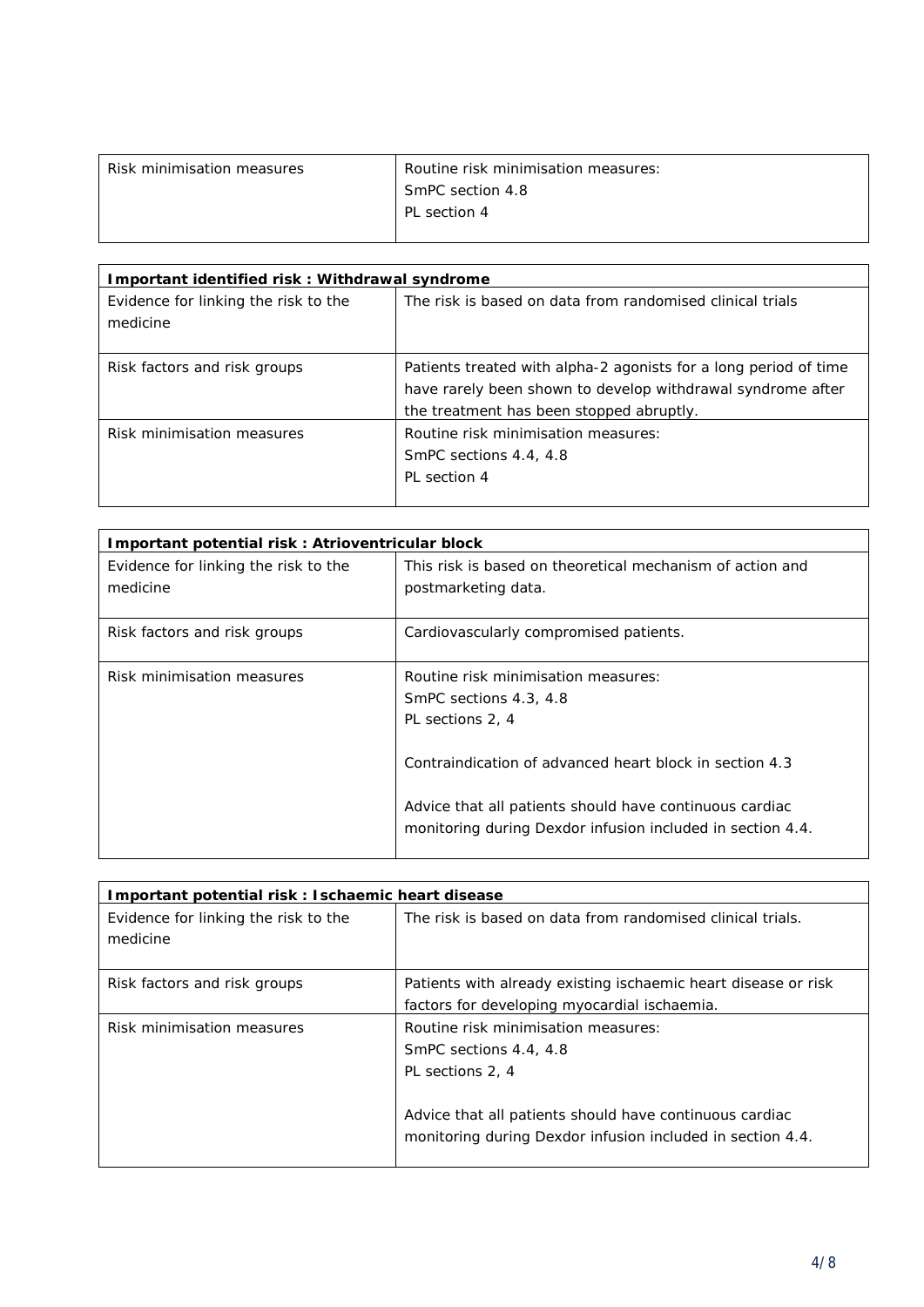| Important potential risk: Cortisol suppression   |                                                                                                                                                                                                                                                                                                                     |
|--------------------------------------------------|---------------------------------------------------------------------------------------------------------------------------------------------------------------------------------------------------------------------------------------------------------------------------------------------------------------------|
| Evidence for linking the risk to the<br>medicine | The risk is based on a potential imidazole class effect.                                                                                                                                                                                                                                                            |
| Risk factors and risk groups                     | Features that have been associated with cortisol suppression in<br>the scientific literature include sepsis and/or shock, high lactate,<br>hypoalbuminaemia, high percentage of eosinophils, low sodium<br>and glucose, low platelets, severe underlying disease or organ<br>failure, and use of antifungal agents. |
| Risk minimisation measures                       | Routine risk minimisation measures:<br>SmPC section 5.1                                                                                                                                                                                                                                                             |

| <b>Important potential risk: Convulsions</b> |                                                                  |
|----------------------------------------------|------------------------------------------------------------------|
| Evidence for linking the risk to the         | The risk has been reported to be an adverse effect of clonidine, |
| medicine                                     | another alpha-2-adrenergic receptor agonist, when given in high  |
|                                              | doses.                                                           |
| Risk factors and risk groups                 | No specific groups known. However, dexmedetomidine lacks the     |
|                                              | aniconvulsant action of some other sedatives and so will not     |
|                                              | suppress underlying seizure activity.                            |
| Risk minimisation measures                   | Routine risk minimisation measures:                              |
|                                              | SmPC section 4.4                                                 |
|                                              |                                                                  |

| Important potential risk: Hypothermia |                                                                  |
|---------------------------------------|------------------------------------------------------------------|
| Evidence for linking the risk to the  | The risk has been reported to be an adverse effect of clonidine, |
| medicine                              | another alpha-2-adrenergic receptor agonist, when given in high  |
|                                       | doses                                                            |
| Risk factors and risk groups          | Small reductions in body temperature are unlikely to be of       |
|                                       | clinical relevance however neonates may be at greater risk of    |
|                                       | developing significant hypothermia and associated                |
|                                       | bradyarrhythmia, and this is identified in the SmPC.             |
| Risk minimisation measures            | Routine risk minimisation measures:                              |
|                                       | Not included in the SmPC                                         |
|                                       |                                                                  |

| Important potential risk: Respiratory depression |                                                                                                                                                                                                     |
|--------------------------------------------------|-----------------------------------------------------------------------------------------------------------------------------------------------------------------------------------------------------|
| Evidence for linking the risk to the             | The risk has been reported to be an adverse effect of clonidine,                                                                                                                                    |
| medicine                                         | another alpha-2-adrenergic receptor agonist, when given in high                                                                                                                                     |
|                                                  | doses. The risk is also based on postmarketing data.                                                                                                                                                |
| Risk factors and risk groups                     | As with other sedatives, patients at greater risk for respiratory<br>depression are those receiving high doses, those with critical<br>lung function or when receiving other respiratory depressant |
|                                                  | drugs.                                                                                                                                                                                              |
| Risk minimisation measures                       | Routine risk minimisation measures:                                                                                                                                                                 |
|                                                  | SmPC sections 4.2, 4.4, 4.5, 4.8, 5.1                                                                                                                                                               |
|                                                  | PL section 4                                                                                                                                                                                        |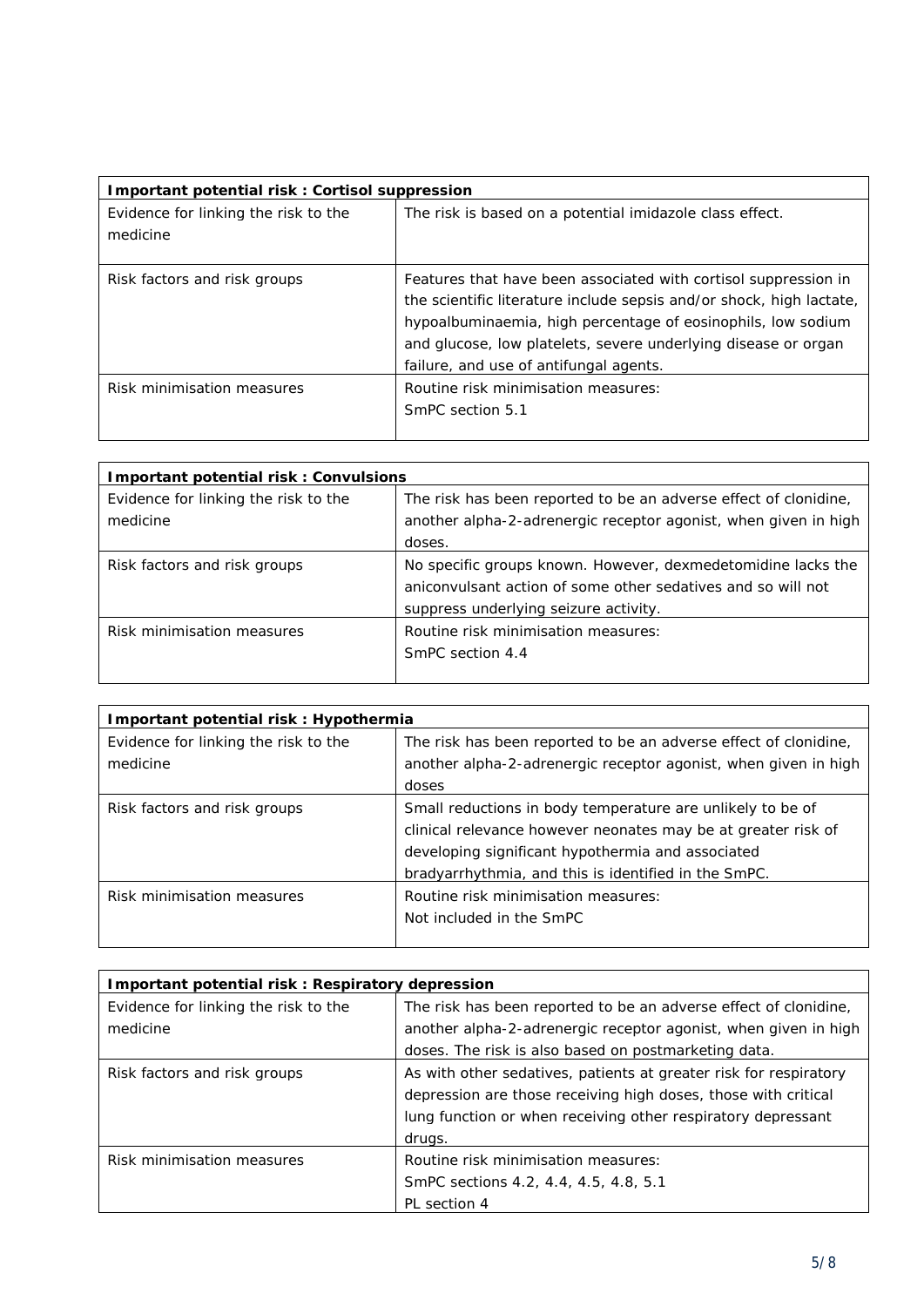| As described in section 4.2 early signs of respiratory depression<br>should be monitored (indication 2.)                                                                       |
|--------------------------------------------------------------------------------------------------------------------------------------------------------------------------------|
| Advice that respiration should be monitored in non-intubated<br>patients and advice on the length of monitoring when used in an<br>outpatient setting included in section 4.4. |

| Important potential risk: Cardiac arrest         |                                                                                                                                                                                                                                                                                                         |
|--------------------------------------------------|---------------------------------------------------------------------------------------------------------------------------------------------------------------------------------------------------------------------------------------------------------------------------------------------------------|
| Evidence for linking the risk to the<br>medicine | The risk is based on postmarketing data.                                                                                                                                                                                                                                                                |
| Risk factors and risk groups                     | Patients with pre-existing bradycardia, especially in connection<br>with high physical fitness (see Identified risk Bradycardia).<br>Patients with medical history of cardiac conduction or structural<br>disorders. Usage in paediatric population. Vagal stimulation.<br>Usage of bolus/loading dose. |
| Risk minimisation measures                       | Routine risk minimisation measures:<br>SmPC sections 4.4, 4.8, 4.9<br>PL section 2, 4<br>Advice that all patients should have continuous cardiac<br>monitoring during Dexdor infusion and advice on the length of<br>monitoring when used in an outpatient setting included in<br>section 4.4.          |

| Important potential risk: Torsade de pointes/QT prolongation |                                                                  |
|--------------------------------------------------------------|------------------------------------------------------------------|
| Evidence for linking the risk to the                         | The risk is based on postmarketing data.                         |
| medicine                                                     |                                                                  |
| Risk factors and risk groups                                 | OTc prolongation is unlikely to occur due to dexmedetomidine     |
|                                                              | based on the preclinical data and data from the clinical trials. |
|                                                              | Rate dependent ECG intervals including PR and uncorrected QT     |
|                                                              | intervals may appear to increase during dexmedetomidine          |
|                                                              | infusion in keeping with its known bradycardic effect. However,  |
|                                                              | there is no evidence of increases in the corrected $QT(QTc)$ on  |
|                                                              | dexmedetomidine using either Bazett or Fridericia corrections,   |
|                                                              | and neither was there clinical evidence of increase in relevant  |
|                                                              | rhythm disturbances. No TdP was attributed to                    |
|                                                              | dexmedetomidine in the ICU controlled studies. TdP is a          |
|                                                              | recognised hazard of concomitant medication used in the ICU      |
|                                                              | such as haloperidol; this risk is managed by continuous ecg      |
|                                                              | monitoring and rapid treatment of TdP in the ICU.                |
| Risk minimisation measures                                   | Routine risk minimisation measures:                              |
|                                                              | Not included in the SmPC                                         |
|                                                              |                                                                  |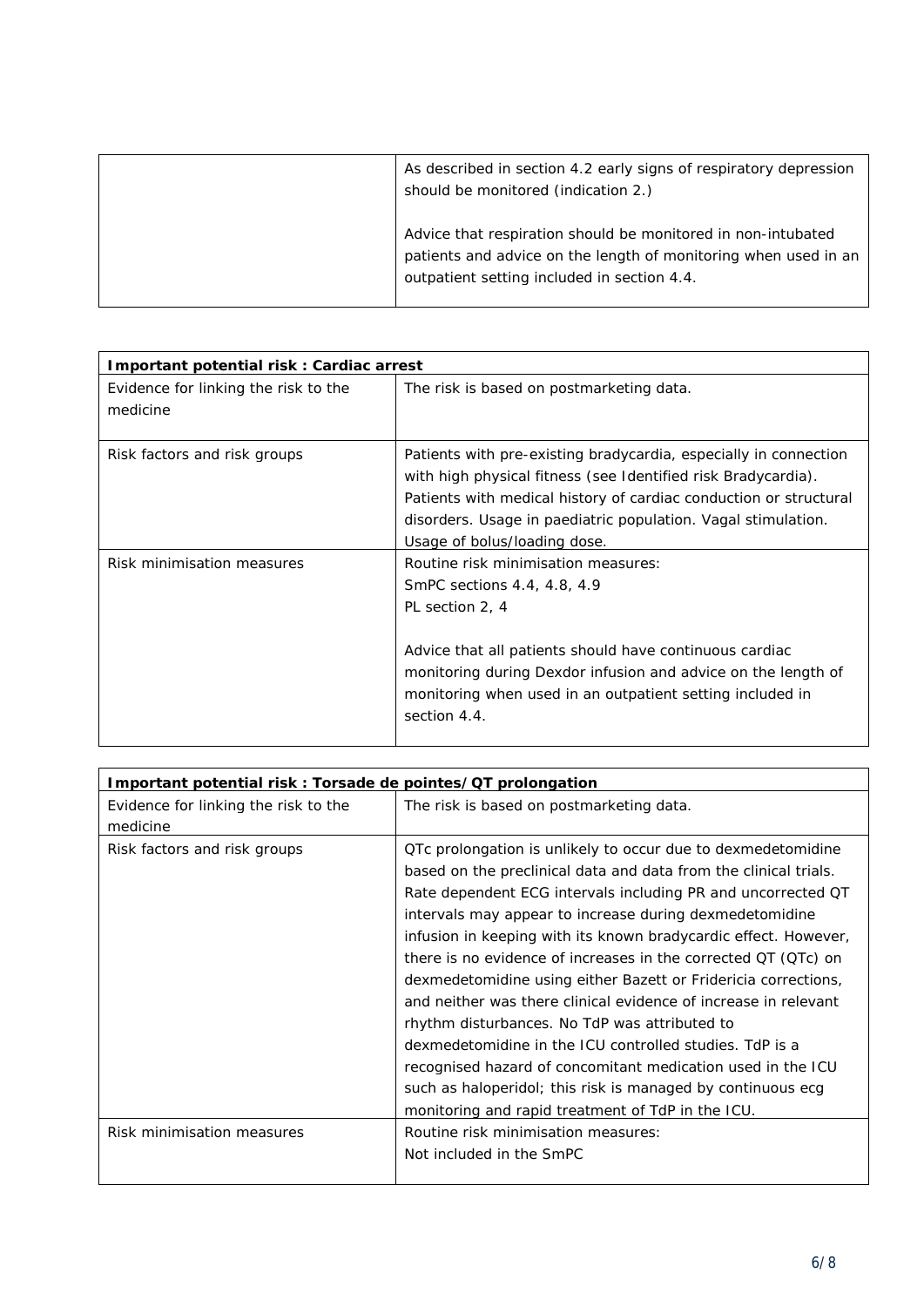| Important potential risk: Overdose               |                                                                                             |
|--------------------------------------------------|---------------------------------------------------------------------------------------------|
| Evidence for linking the risk to the<br>medicine | The risk is based on reported medication errors resulting in<br>overdose.                   |
| Risk factors and risk groups                     | Lack of familiarity or standard procedure with a drug increases<br>the risk of such errors. |
| Risk minimisation measures                       | Routine risk minimisation measures:<br>SmPC sections 4.2, 4.9, 6.6                          |

| Important potential risk: Off-label use |                                                               |
|-----------------------------------------|---------------------------------------------------------------|
| Evidence for linking the risk to the    | The risk is based on recognised off-label use of              |
| medicine                                | dexmedetomidine, including off-label use in children.         |
|                                         |                                                               |
| Risk factors and risk groups            | Paediatric patients, off-label routes of administration (e.g. |
|                                         | intranasal administration or use as an adjunct with local     |
|                                         | anesthetic in peripheral blocks)                              |
| Risk minimisation measures              | Routine risk minimisation measures:                           |
|                                         | SmPC sections 4.1, 4.2, 4.4                                   |
|                                         | PL section 1, 3                                               |
|                                         |                                                               |
|                                         | Indications and instructions for administration included in   |
|                                         | sections 4.1 and 4.2, respectively                            |
|                                         |                                                               |
|                                         | Use in only ICU, operating room and during diagnostic         |
|                                         | procedures emphasised in section 4.4                          |
|                                         |                                                               |
| Additional pharmacovigilance activities | Additional pharmacovigilance activities:                      |
|                                         | Study 3005021 (DexDUS)                                        |
|                                         |                                                               |
|                                         | See section II.C of this summary for an overview of the post- |
|                                         | authorisation development plan.                               |
|                                         |                                                               |
|                                         |                                                               |

| Missing information: Pregnancy |                                                               |
|--------------------------------|---------------------------------------------------------------|
| Risk minimisation measures     | Routine risk minimisation measures:                           |
|                                | SmPC section 4.6                                              |
|                                | PL section 2                                                  |
|                                |                                                               |
|                                | Advice that Dexdor should not be used during pregnancy unless |
|                                | the clinical condition of the woman requires treatment with   |
|                                | dexmedetomidine included in section 4.6                       |
|                                |                                                               |